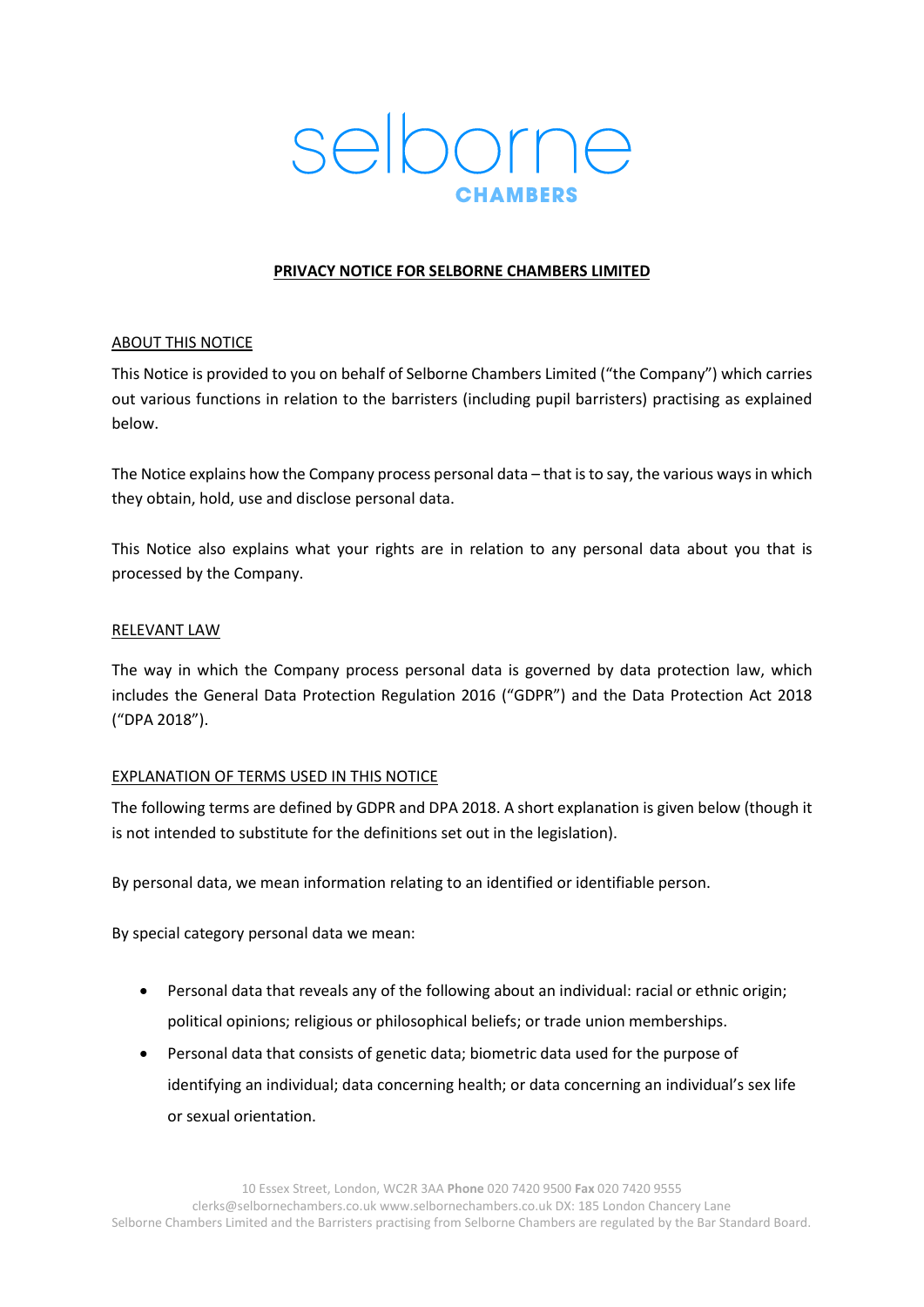By criminal offence data we mean data about whether an individual has committed or has been convicted of a criminal offence.

By a data controller we mean the person or body which determines the purpose and means of the processing of personal data.

The following terms are also used in this Notice.

Professional clients are solicitors or other professionals who instruct Barristers on behalf of another person.

Lay clients are individuals on whose behalf a Barrister is instructed by a solicitor or other professional. As used in this Notice, the term also includes individuals who instruct a Barrister on a direct access basis (i.e without using a solicitor or another professional to instruct the Barrister on their behalf).

### PROCESSING OF PERSONAL DATA BY THE COMPANY

Processing of personal data to assist Barristers in conducting their practices.

The Company employs staff members (including barristers' clerks) to assist Barristers in conducting their practices, and to deal with the administration of Selborne Chambers.

The Company isthe data controller for electronic personal data held by staff members(e.g. in the staff member's email accounts and on their work devices) for the purpose of helping Barristers run their practices.

The Company is also the data controller in respect of any electronic personal; data processed in connection with any unallocated case (i.e. a case that has neem sent top Selborne Chamber but has not been allocated to a particular Barrister).

The Company is the data controller in respect of any hard copy files which fall within the scope of the GDPR and which relate to a case which is unallocated.

The legal basis upon which the Company processes personal data for the above purposes is as follows. Where a professional or lay client has given consent to the processing of their personal data by the Company, then the processing of that personal data by the Company is based on consent.

Where consent has not been given for such processing, any such processing is based on the Company's legitimate interests in assisting Barristers in conducting their professional practice and providing legal services.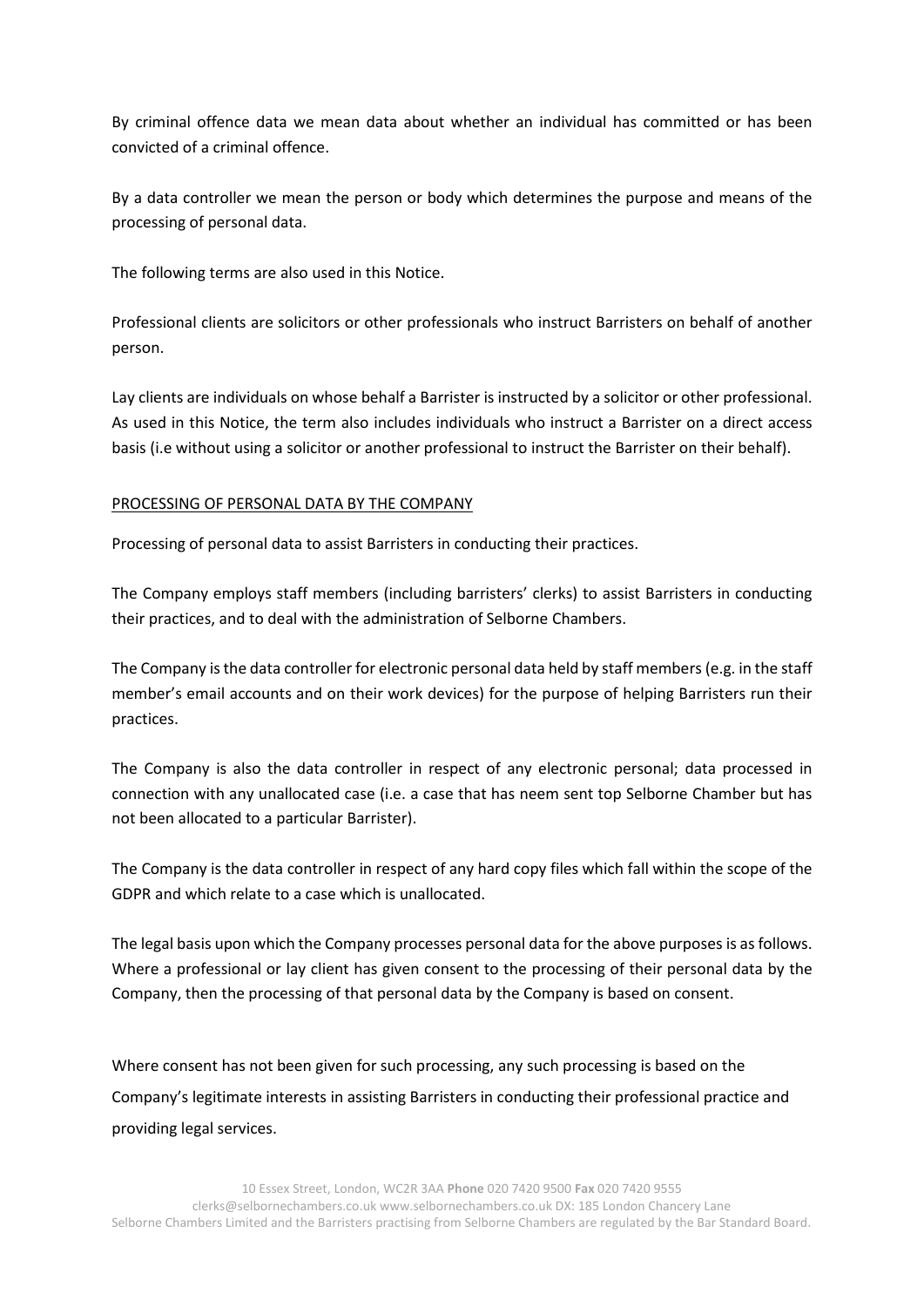Where the Company processes special category personal data or criminal conviction data, this is on the basis that the processing that is necessary for the establishment, exercise or defence of legal claims. This would cover circumstances where the personal data was processed in connection with litigation, or for the purpose of providing legal advice.

### PROCESSING OF PERSONAL DATA FOR THE ADMINISTRATION OF SELBORNE CHAMBERS

The Company is the data controller for data that is processed for the purposes of administering Selborne Chambers. This includes data that is processed for billing purposes and for marketing purposes. In relation to marketing data, Selborne Chambers will not send marketing emails except where permitted under the Privacy and Electronic Communications Regulations 2003 or any successor legislation.

The Company is the data controller in respect of all data relating: to staff employed by the Company, contract workers who provide services to Selborne Chambers (e.g. cleaners and plumbers), and minipupils and pupils at Selborne Chambers.

The basis on which the Company processes such personal data is as follows.

The processing of staff data and data relating to contract workers is necessary for the performance of employment or other contracts to which the Company and the relevant data subjects are parties. The processing of special category personal data in connection with employment is conducted on the basis that the processing is for employment purposes, or for occupational health purposes.

Data relating to mini-pupils and pupils is processed on the basis of the legitimate interests of Selborne Chambers, Barristers and the Company, in the recruitment and training of new barristers and of potential new members of Selborne Chambers. Marketing data is processed on the basis of the legitimate interests of Selborne Chambers, Barristers and the Company in marketing the services of Barristers practising at Selborne Chambers. The processing of personal data for direct marketing by email is carried out on the basis of consent.

# YOUR RIGHTS

Under the GDPR and DPA 2018, you have various rights in connection with any personal data about you that is processed by the Company as data controller.

- You can ask the Company to give you access to personal data about yourself that is held by them.
- You can ask the Company to erase personal data about you that it held by them.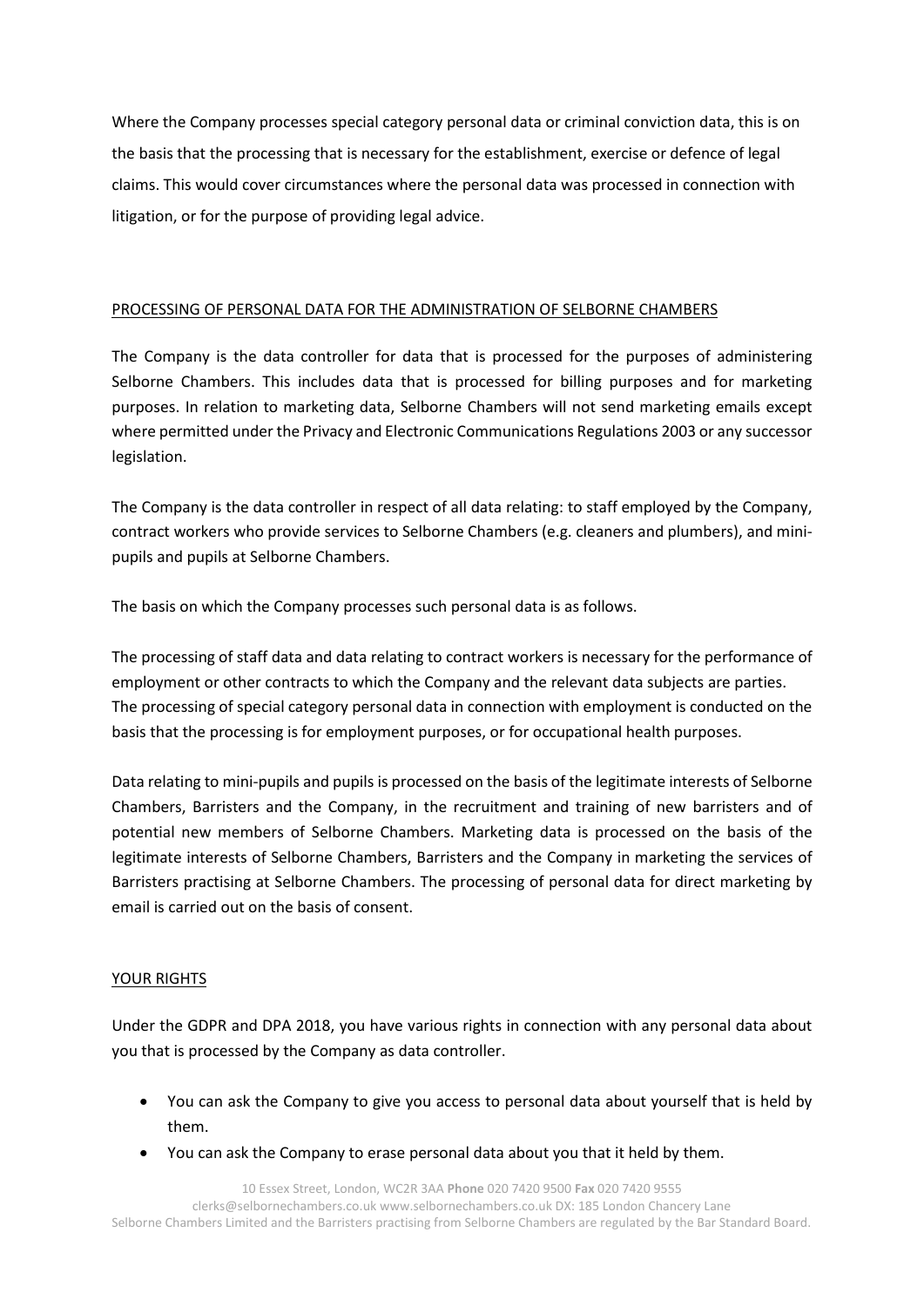- You can ask the Company to restrict their processing of personal data about you, so that the data will only be used for limited purposes (which are set out in the GDPR).
- You can object to the processing of your personal data by the Company.
- You can ask for personal data about yourself that you have provided to the Company to be provided to you in a structured, commonly used and machine-readable format, and you can transmit that data to another data controller.

All of these rights are set out in detail in the GDPR and DPA 2018, which explain the conditions for the exercise of these rights, and any limitations. Various exemptions may apply, including in relation to data that is protected by legal professional privilege.

If you wish to exercise any of these rights, please may it clear whether you are seeking to exercise your rights against, one or more Barristers (and if so, please identify them) and/or against the Company.

### CONSEQUENCES OF FAILING TO PROVIDE DATA

If you are a client of one or more Barristers and you do not provide information to them, or if you withdraw consent for the processing of personal data by them or the Company, or require them or the Company to cease processing your data or to erase your data, then the effect may be that: the Barrister(s) in question are unable to provide legal services to you; or the Barristers in question are unable to provide all of the legal services that you have asked for.

#### RIGHT TO LODGE A COMPLAINT

You have the right to lodge a complaint to the Information Commissioner about the processing of your data by a Barrister or the Company. Her contact details are:

Information Commissioner's Office Wycliffe House

Water Lane

Wilmslow

Cheshire

SK9 5AF

Tel: 0303 123 1113

Her website is at: [https://ico.org.uk](https://ico.org.uk/)